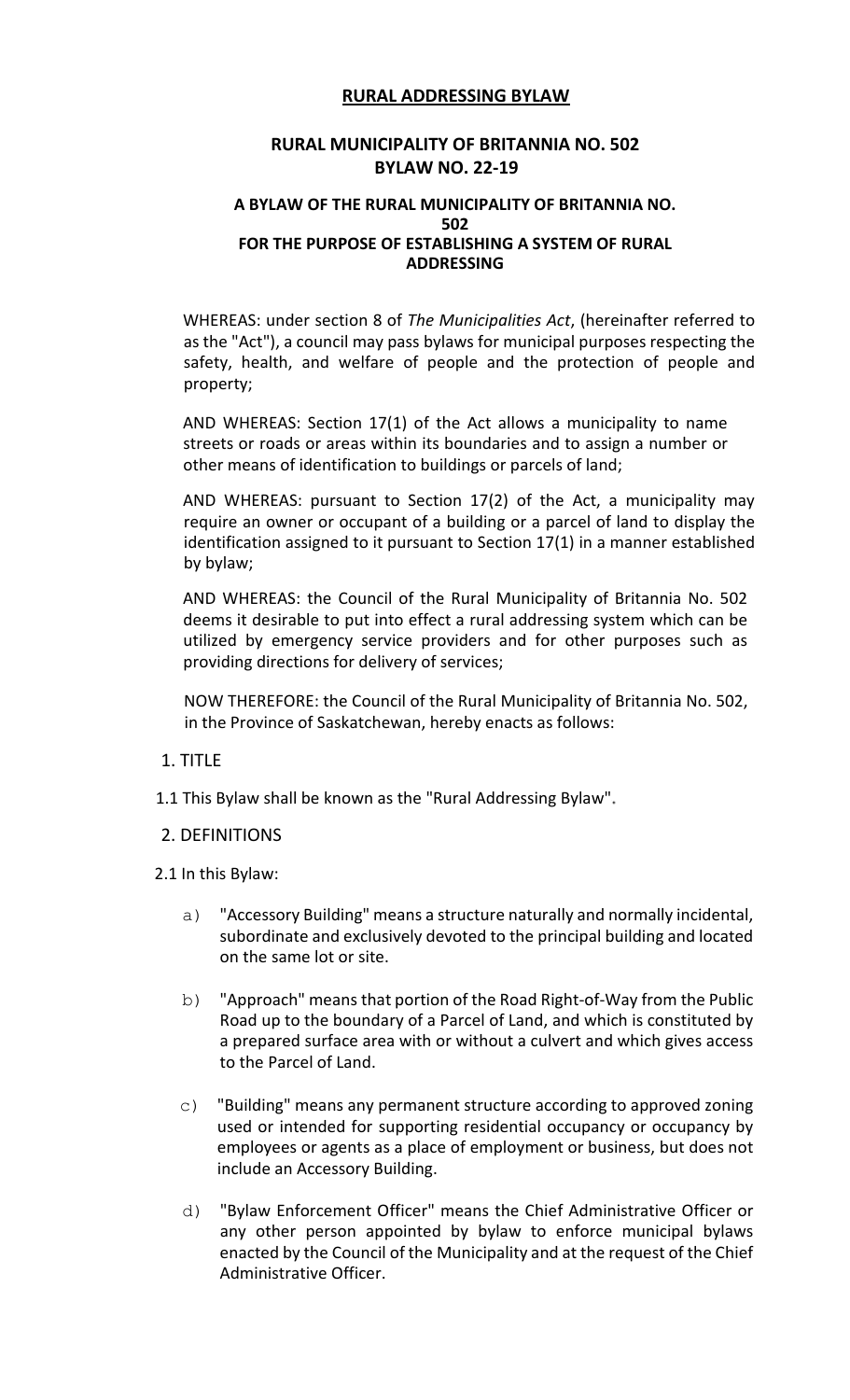- e) "Council" means the Council of the Rural Municipality of Britannia No. 502.
- f) "Developer" means the person or company who subdivides land to create a new Parcel of Land or person(s) or company(s) who creates a new Building requiring a Rural Address.
- g) "Development" is as defined in the Zoning Bylaw
- h) "Development Officer" means the Chief Administrative Officer of the Municipality or their designate.
- i) "Highway" is defined as in *The Traffic Safety Act*.
- j) "Hamlet" is as defined *The Municipalities Act.*
- k) "Internal Subdivision Road" means a Public Road or Street that is used to access Parcels of Land within a Multi-lot Subdivision, which has been assigned a street name rather than number.
- l) "Multi-lot Subdivision" means a subdivision within the Municipality having acreages with frontage on a named street, and for which properties have been assigned a house number under bylaw.
- m) "Municipality" means the Rural Municipality of Britannia No. 502.
- n) "Notice of Violation" means a notice that informs a ratepayer that this bylaw has been violated. A Notice of Violation is issued when a violation is observed or discovered. The purpose of a Notice of Violation is to initiate corrective action that will stop the violation immediately and bring the property back into compliance.
- o) "Owner' means

i. In the case of land, any person who is a registered owner of title under *The Land Titles Act, 2000*; or

ii. in the case of property other than land, any person who is in lawful possession thereof.

p) "Parcel of Land" means

i. where there has been a subdivision, any lot or block shown on a plan of subdivision that has been registered in the Land Titles Registry;

ii. where a Building has been affixed to the land, that would without special mention be transferred by a transfer of land, has been erected on two (2) or more lots or blocks shown on a plan of subdivision that has been registered in the Land Titles Registry;

iii. a quarter (1/4) section of land according to Part VI, Division 2 of *The Land Surveys Regulations*, or any other area of land described on a certificate of title.

- q) "Peace Officer" means a member of the Royal Canadian Mounted Police or a Bylaw Enforcement Officer appointed by the Municipality.
- $r$ ) "Primary Access" means the main access to a Parcel of Land as identified by the Municipality.
- s) "Public Road" means all developed roads within the Municipality, including a Highway, and developed roads and Highways located along the west and south boundaries of the Municipality.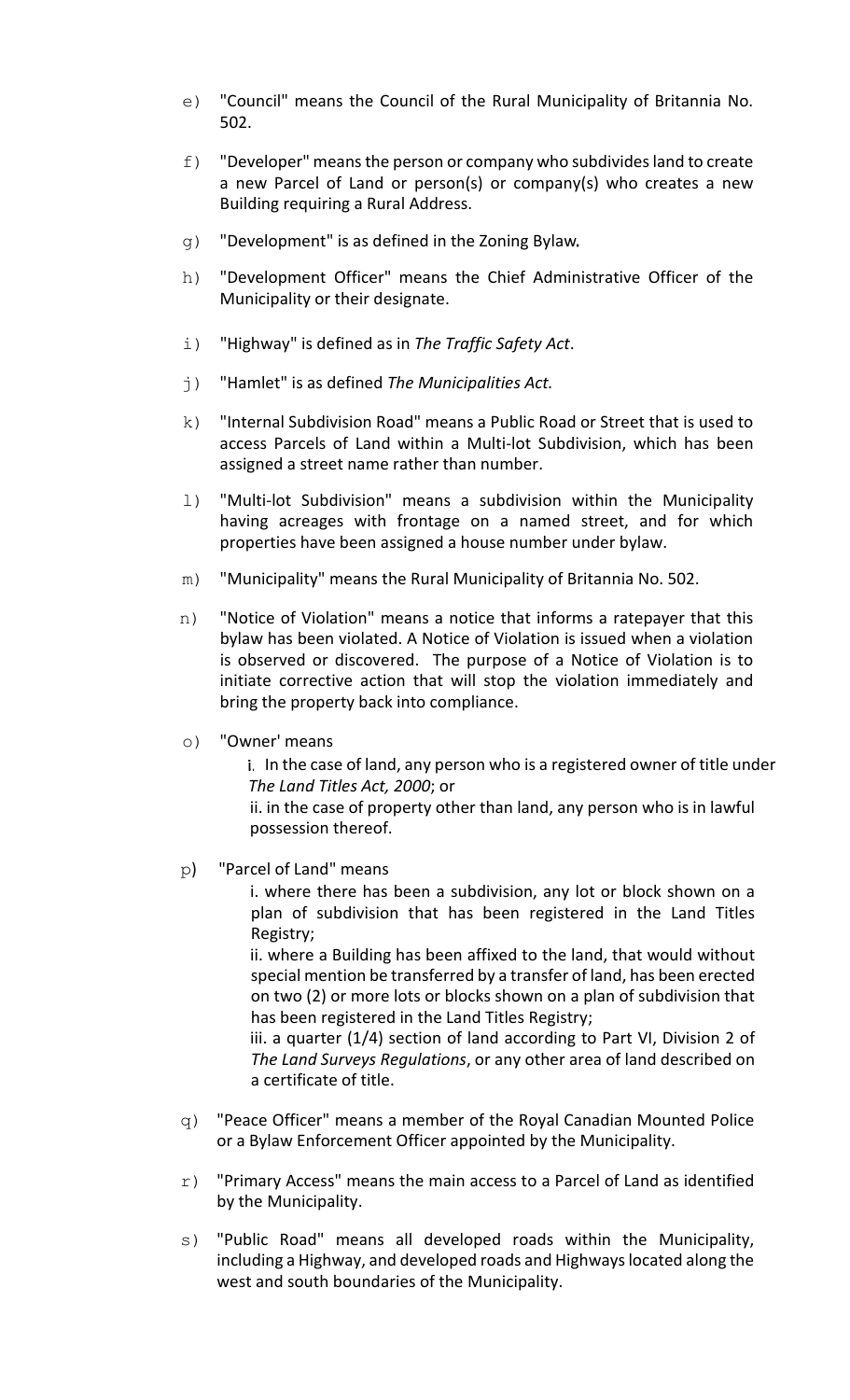t) "Road Right-of-Way" means:

i. a Road allowance established by a survey, made under *The Land Surveys Act, 2000* or

ii. a Road widening, Road diversion, Highway, Road, street, avenue, lane, alley, walkway, or other public right-of-way as shown on a plan of survey registered with Information Services Corporation.

- u) "Rural Address" is the address assigned by the Municipality which identifies a Parcel of Land with a Building located on it.
- v) "Rural Address Sign" is a traffic control device as defined in *The Traffic Safety Act* which indicates the Rural Address of a Parcel of Land and as specified in this Bylaw.
- 3. EXEMPTIONS
- 3.1 Parcels of Land located within the Hamlets of the Municipality, or Parcels of Land in the Resort Residential Zone of the Municipality are exempt from this Bylaw.
- 3.2 Parcels of Land containing farm buildings only are exempt from this Bylaw
- 3.3 Oil and gas industry Parcels of Land regulated by Section 19 of *The Oil and Gas Conservation Regulations* are exempt from this Bylaw unless:
	- 3.2.1 The Parcel of Land is occupied by employees or agents as a place of employment or business.
	- 4. RURAL ADDRESS ASSIGNMENT
- 4.1 All Parcels of Land supporting a Building and having a Primary Access onto a Public Road shall be assigned a Rural Address by the Municipality according to the methodology outlined in Schedule "A" of this Bylaw.
- 4.2 For Multi-lot Subdivisions governed by a service agreement, street names may be assigned for, and house numbers given, for Parcels of Land where there is no Building presently constructed.

#### 5. SIGNAGE

- 5.1 Each Parcel of Land having a Primary Access on to a Public Road that has been assigned a Rural Address, shall have a posted Rural Address Sign in accordance with the provisions of Schedule "B" of this Bylaw;
- 5.2 No person shall use a Rural Address Sign if such sign does not comply with this Bylaw;
- 5.3 No person shall in any way alter, deface or attach any additional signage to the Rural Address Sign or sign post(s);

#### 6. COST AND MAINTENANCE

- 6.1 All Rural Address Signs remain the property of the Municipality and shall be installed and maintained by the Municipality;
- 6.2 The costs associated with the placement and replacement of a sign shall be set out in Schedule "C" of this bylaw as amended from time to time.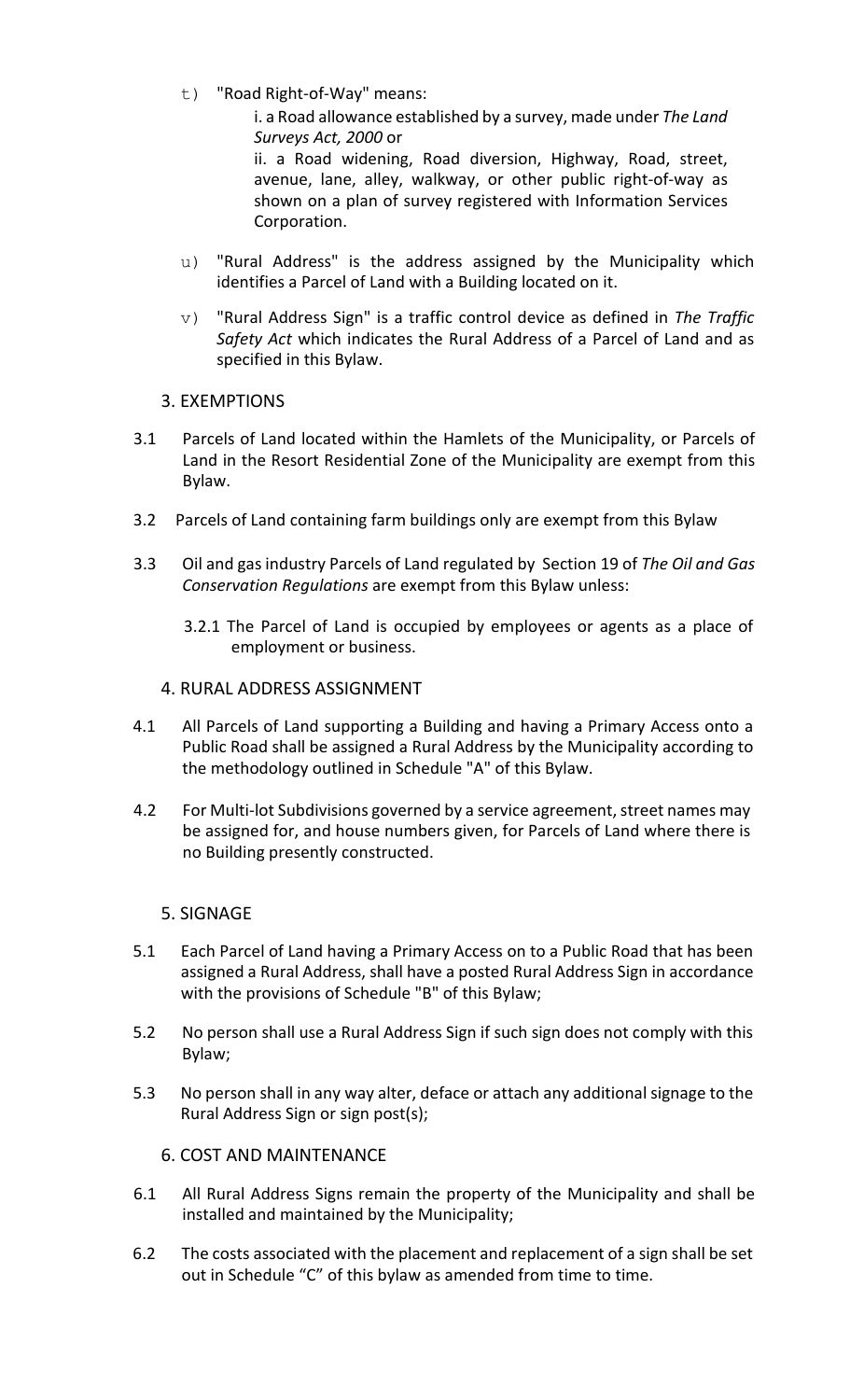#### 6.3 Single Lot Parcels

- 6.3.1 The costs associated with the supply and installation of a Rural Address Sign on a Parcel of Land that has been assigned a Rural Address, or has been granted a permit for a development that will require a Rural Address prior to original passing of this Bylaw, shall be borne by the Municipality;
- 6.3.2 The costs associated with the supply and installation of a Rural Address Sign on a Parcel of Land that requires a Rural Address due to a development approved after original passing of the Bylaw, shall be borne by the Owner;
- 6.4 Multi-lot Subdivisions
	- 6.4.1 For Parcels of Land within a Multi-lot subdivision registered prior to original passing of this Bylaw, the costs associated with the supply and installation of Rural Address Signs will be borne by the Municipality only where a Building exists or is being constructed.
	- 6.42 Unless otherwise directed in a development agreement, the costs associated with the supply and installation of Rural Address Signs in a Multi-lot Subdivision registered after original passing of this Bylaw, shall be borne by the Developer or Owner, whether or not a sign had previously been placed and whether or not the sign was placed by the Municipality or by another party. Supply and Installation of Rural Address Signs in a Multi-Lot Subdivision will be completed upon final subdivision and construction of Internal Subdivision Roads.
	- 6.5 All Rural Address Signs will be purchased and installed by the Municipality. Where the costs associated with purchase and installation are the responsibility of the Owner or Developer, the Municipality will invoice or charge the Owner or Developer pursuant to the rates set out in Schedule "C".
	- 6.6 The Municipality will install Rural Address Signs once annually. All new properties or buildings requiring signs after July 31 of a year will be installed in the following year.
	- 6.7 The cost and responsibility of the replacement of signs in a no fault accident, (e.g. motor vehicle accident), shall be that of the Municipality. The property owner is responsible for notifying the Municipality of damaged or missing rural addressing signs.
	- 6.8 Once the rural address sign is installed, it is the property owner's responsibility to maintain the area around the sign and keep it legible from the road and free of obstructions.

# 7. OFFENCES

7.1 Any person who contravenes any section of this Bylaw is guilty of an offence and is liable, on summary conviction, to a penalty as provided for in the General Penalty Bylaw. A second offence shall be defined as occurring within twelve (12) consecutive months of the first offence, a third offence shall be defined as occurring within twelve (12) consecutive months of the second offence.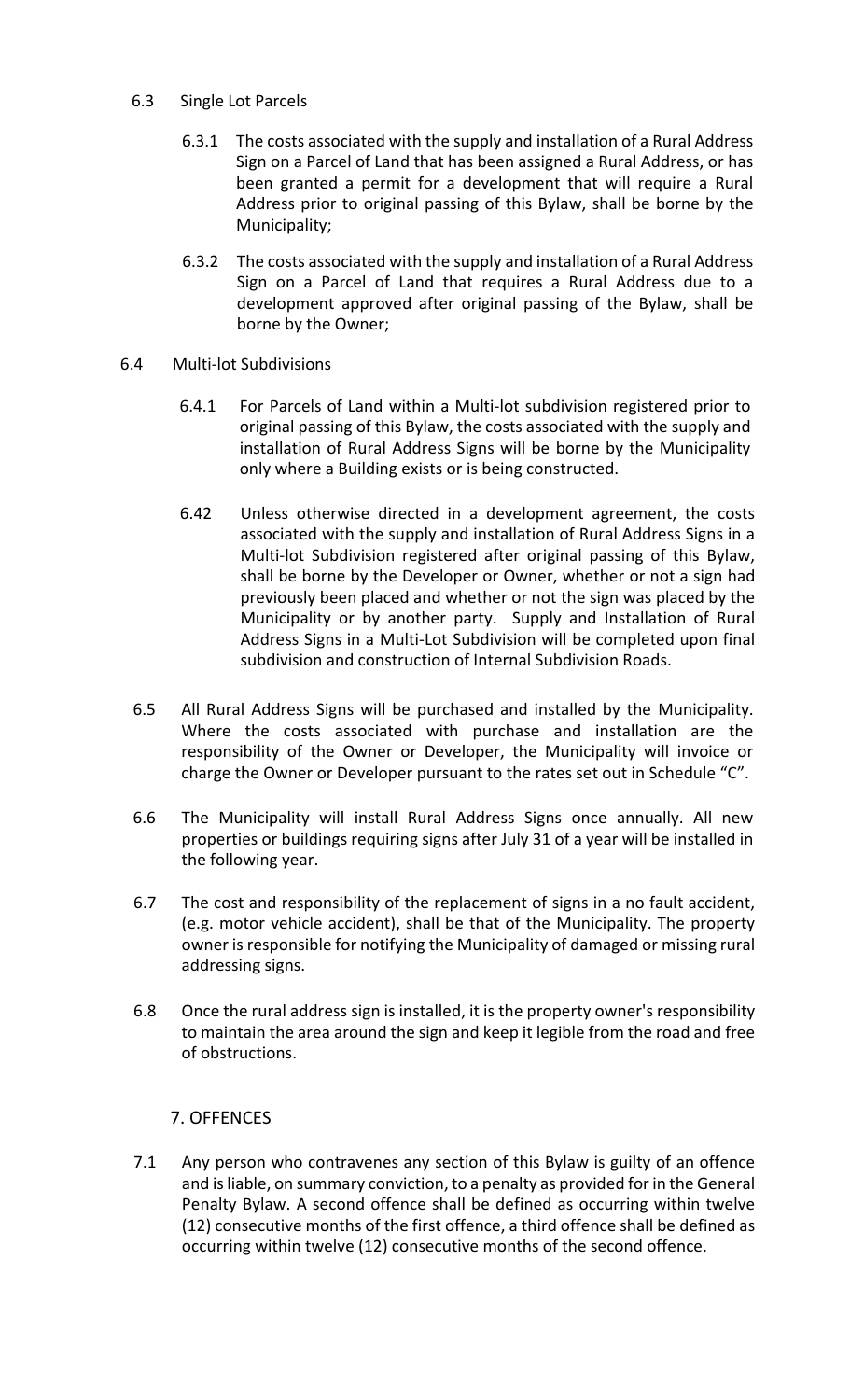- 8. ENFORCEMENT
- 8.1 For the purposes of this Bylaw, a Bylaw Enforcement Officer may access any Parcel of Land at any time for inspection or enforcement activities regarding matters relating to this Bylaw;
- 8.2 Any person who is guilty of an offence as set out in Section 7.1 shall be issued a written warning prior to the issuance of a Notice of Violation for a first offense. Any person who receives a written warning will have thirty (30) days from the date of the issuance of the written warning to rectify the offense before the issuance of a Notice of Violation for first offense. Any offenses which occur within 12 calendar months of a previous offense where a Notice of Violation has been issued will not receive a warning.
- 8.3 A Bylaw Enforcement Officer is hereby authorized to immediately issue a Notice of Violation to any person who the Bylaw Enforcement Officer has reasonable grounds to believe has contravened any provision of this Bylaw and who has previously been issued a written warning within 12 calendar months;
- 8.4 Where a Bylaw Enforcement Officer believes that a Person has contravened any provision of this Bylaw, he/she may serve upon such Person a Notice of Violation provided by this Section either personally or by mailing or leaving the same at his/her last known address, and such service shall be adequate for the purpose of this Bylaw;
- 8.5 A Notice of Violation shall be in such form as determined by the Municipality and shall state the Section of the Bylaw which was contravened and the amount which is provided in Schedule "C" that will be accepted by the Municipality in lieu of prosecution;
- 8.6 The levying and payment of any fine provided in the Bylaw shall not relieve a person from the necessity of paying any fee, charges, or costs for which he/she is liable under the provisions of this Bylaw;

#### 9. SEVERABILITY

9.1 Should any provision of this Bylaw be invalid, then such provision shall be severed and the remaining Bylaw shall be maintained;

10. EFFECTIVE DATE

10.1 This Bylaw shall take effect on the day of final passing thereof.

Read a first time this \_\_\_\_\_\_\_\_\_\_\_\_\_\_day of \_\_\_\_\_\_\_\_\_\_\_\_\_\_, 2019. Read a second time this button and a vector day of Read a third time and finally adopted this example and the day of the set of 2019.





Reeve

Chief Administrative Officer

(seal)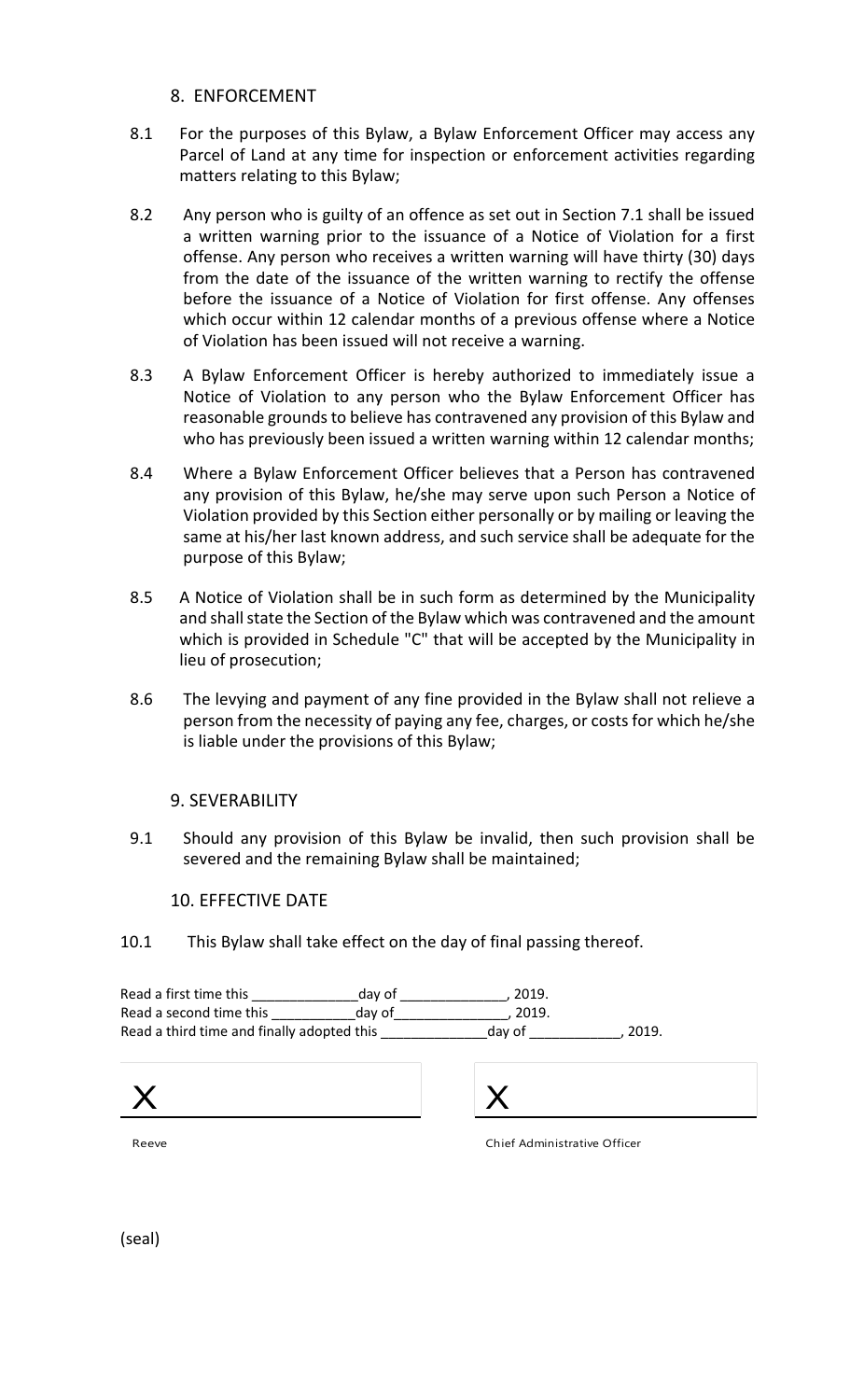# 1. Standard Rules

- 1.1 Rural Addresses will be determined using a basic grid derived from the township and range roads.
- 1.2 The grid is based on a 40 metre interval, starting in the south from Range Roads and in the East for Township Roads see diagram 1). Note that for the purposes of addressing, virtual township roads exist between all sections whether an actual road allowance exists or not.
- 1.3 Where the actual road deviates from the road allowance as surveyed on the original Township Plat (ie: "bought" or "forced" road allowance), the original road allowance on the section/quarter boundaries shall be used for creation of rural addresses.
- 1.4 Intervals are reset to zero at each section line
- 1.5 The 40 metre grid starts over at quarter line but address interval continues to section line.
- 1.6 Any remaining portions of the section less than 3 metres in width will be included in the preceding interval.
- 1.7 Any remaining portions of the section greater than 3 metres will create an additional interval.
- 1.8 Interval numbers increase in the north and west direction
- 1.9 Odd interval numbers are on the south and the west
- 1.10 Even interval numbers are on the north and the east.
- 1.11 The Multi Lot Subdivision address is a 1-3 digit number. Named Multi Lot Subdivision addresses will be determined as follows
	- 1.11.1 Only three digit lot numbers will be placed on the sign. The Internal Subdivision Street/Road Name will not appear on the sign.
	- 1.11.2 All lots situated on the east side of the streets will bear even numbers and those on the west side will bear odd numbers.
	- 1.11.3 All lots situated on the north side of the streets will bear even numbers and those on the south side will bear odd numbers.
	- 1.11.4 All numbers on residential lots will increase from east to west with each new street and increase from north to south with each new avenue.
	- 1.11.5 All residential lots in a cul de sac will increase in a clockwise rotation on the north side with even numbers and decrease on the south side with odd numbers.

1.12 The Rural Address number is a 5-6 digit number. If there is a single access to multiple parcels of land, then a numerical designation will appended to the prefix of the civic number.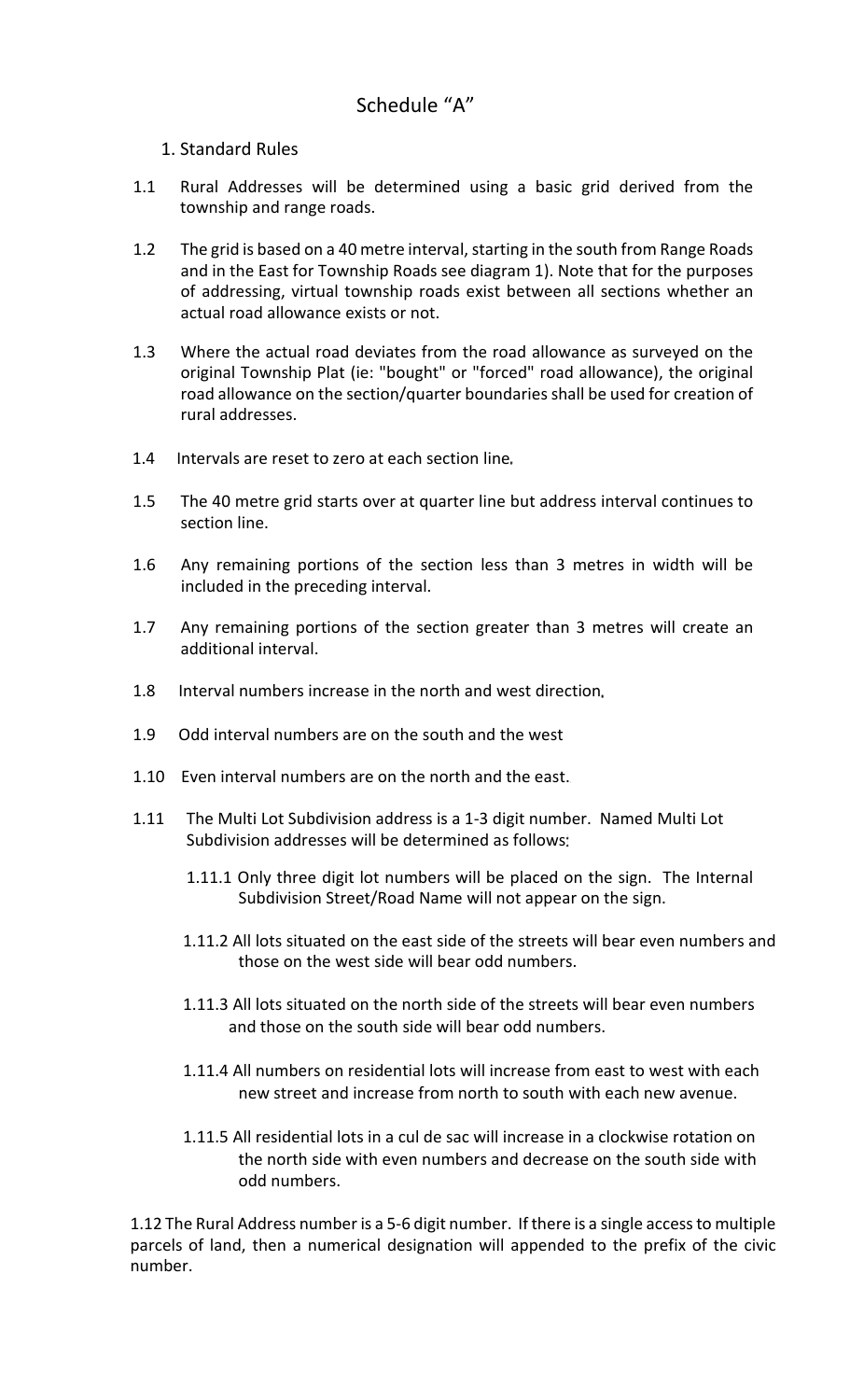- 1.12.1 The left three or four digits of the 5-6 digit Rural Address are allocated for the township or range reference road.
- 1.12.2 The right two (2) digits represent the interval number.

 Example: 28064 Rge Rd 3134 "280" (Reference Road is Township Road 280), "64" (Interval 64 in 40 meter grid north from Township Road 280), even number indicates location on west side, of Range Road 3134.

- 2. Assigning Rural Addresses
- 2.1 Addresses will be determined at the location where Primary Access is gained to the Building along a Public Road.
- 2.2 For multiple Buildings located off the same Primary Access, the first Building off the Primary Access will be labelled with an "1", designation as a suffix of the Rural Address, the second a "2" designation and so forth, moving from the township/range road inward along the Primary Access Road.
- 2.3 Where a single Building exists off one Primary Access at the time of original passing of this Bylaw, and additional Buildings requiring addresses are added afterwards, the original Building will remain the same and the additional buildings will be labelled with suffixes beginning with "1" as per section 2.2
- 2.4 For Buildings for which there exists more than one Access point, the Access that appears to be the Primary will be used for the purpose of assigning a Rural Address. If there is no clear Primary Access, the first Access moving in a clockwise direction starting at the East boundary of the section will be determined to be the Primary Access for the purpose of assigning a Rural Address.
- 2.5 Addresses for structures located off Highway service roads will be addressed off the Highway.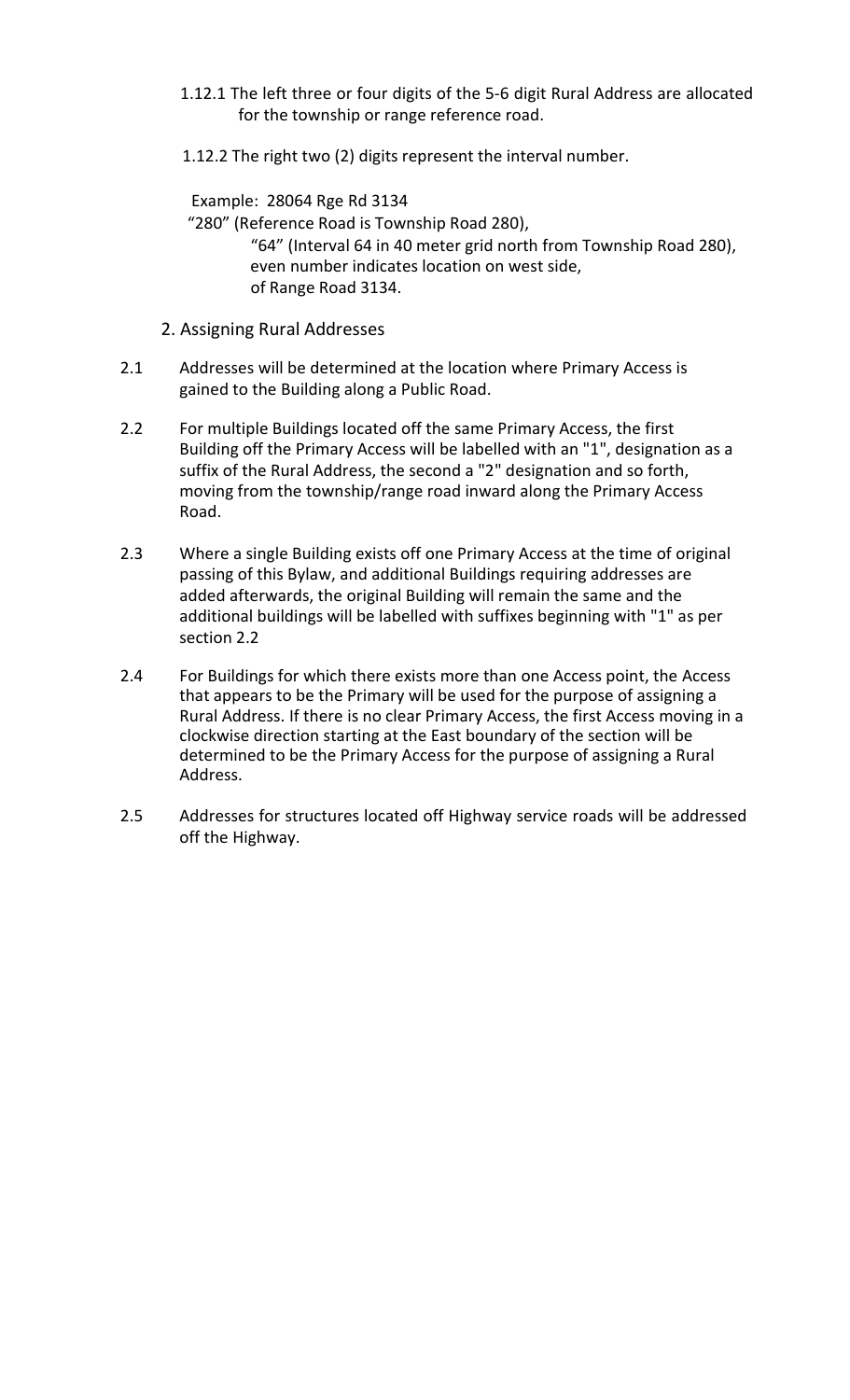# Schedule "B"

# Part 1 — Sign Design

- 1.1 Sign Material: Sign Grade Aluminium 0.081" (2mm) Thickness
- 1.2 Sign Face: 3M (or equivalent) High Intensity Grade Prismatic Reflective Sheeting
- 1.3 Rural Address Sign Dimensions: 300mm x 600mm

Multi Lot Subdivision Sign Dimensions: 230mm x 300mm

- 1.4 Lettering: Rural Address 4" White Text Line 1 Address Number 3" White Text - Line 2 Road Number Multi Lot Subdivision - 4" White Text - Line 1 Address Number
- 1.5 Sign Background: Blue
- 1.6 Post: U-Channel Galvanized Post (14 Gauge x 7 feet)

# Part 2 — Sign Placement

# 2.1 Standard Sign Placement

 The Rural Address Sign shall display the Rural Address assigned by the Municipality pursuant to the Rural Addressing Bylaw. The sign shall be affixed along the Approach where it is observable from the Road. It shall be located on the right hand side and within two (2) metres of the shoulder of the Approach and one (1) metre from the Parcel boundary within the Road Right-of-Way and parallel to the Road. Notwithstanding this, where existing utilities prohibit the placement of the sign in the prescribed location, the sign shall be placed in such a location that it unambiguously identifies the Approach as the subject of the sign and is visible from the Road.

- 2.1.1 The Rural Address Sign shall be affixed at a minimum height of one (1) metre from height of the Approach and no higher than two point five (2.5) metres from level of the Approach relevant to the top of the sign.
- 2.2 Two or more Buildinqs off one Primary Access For multiple Parcels that are accessed from a single Primary Access, multiple signs may be placed together on one set of sign posts, provided they meet the other sign specifications identified herein.
	- 2.2.1 The Rural Address Sign shall be affixed at a minimum height of one (1) metre from height of the Approach and no higher than two point five (2.5) metres from level of the Approach relevant to the top of the sign.
- 2.3 Multi-lot Subdivisions Sign Placement In Multi-lot Subdivisions where multiple Parcels of Land have frontage on a named street, and for which properties have been assigned a house number, a three digit Rural Address Sign shall be displayed at the entrance of each Parcel according to the specifications outlined in 2.1 of this schedule.
	- 2.3.1 The Rural Address Sign shall be affixed at a minimum height of one (1) metre from height of the Approach and no higher than two point five (2.5) metres from level of the Approach relevant to the top of the sign.